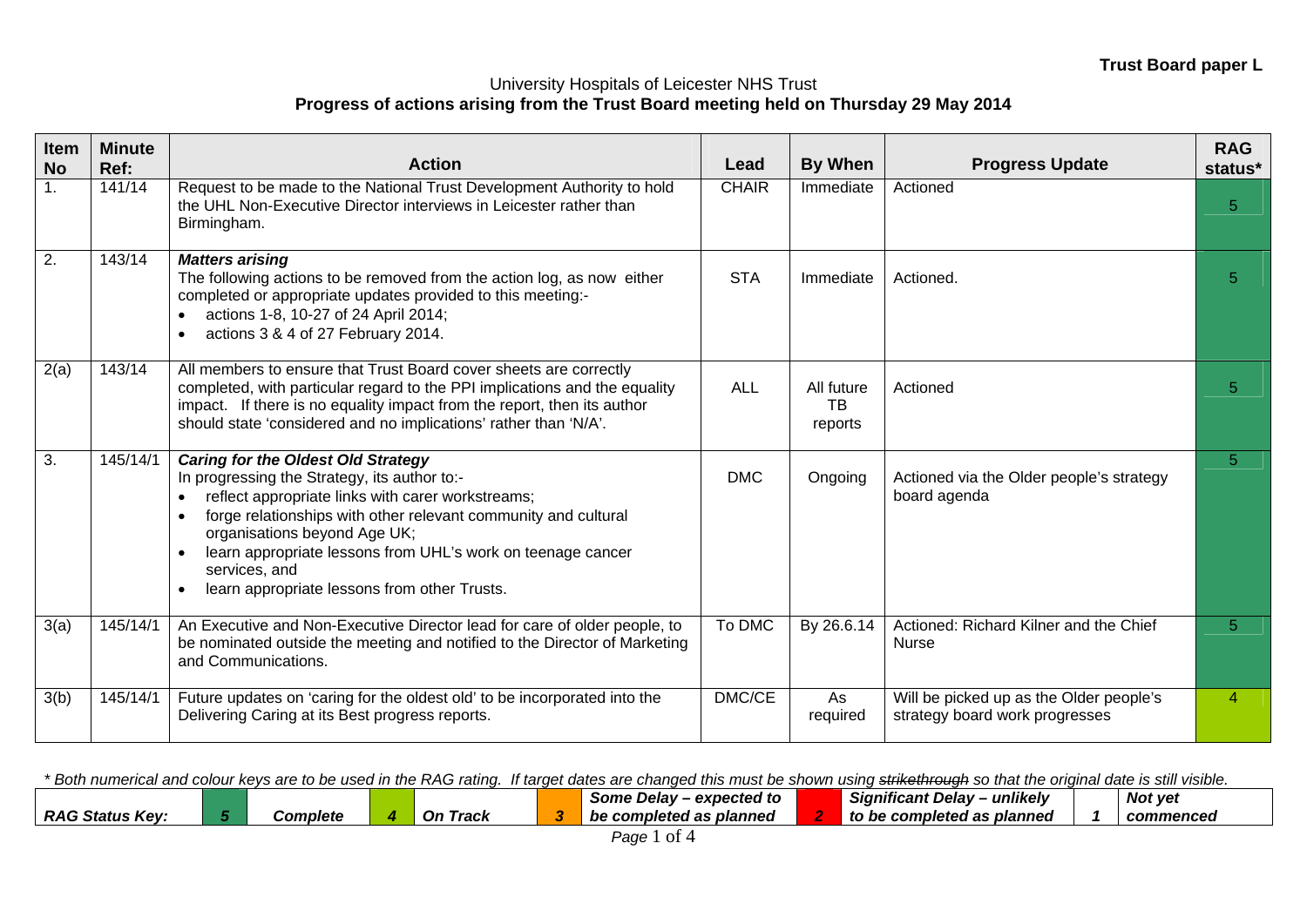|      |                        |                                                                                                                                                                                                                                                    |                 |                                           | <b>Trust Board paper L</b>                                                                                                                              |                |
|------|------------------------|----------------------------------------------------------------------------------------------------------------------------------------------------------------------------------------------------------------------------------------------------|-----------------|-------------------------------------------|---------------------------------------------------------------------------------------------------------------------------------------------------------|----------------|
| 4.   | 145/14/2               | <b>Bed capacity plan</b><br>Further update on progress in ringfencing elective beds to be provided to<br>the June 2014 Trust Board, including the timescale involved and any risk<br>assessment (plus mitigating actions) of such ringfencing.     | COO             | <b>TB</b><br>26.6.14                      | Update featured accordingly on the 26<br>June 2014 Trust Board agenda                                                                                   | $\overline{4}$ |
| 5.   | 145/14/4               | <b>Delivering Caring at its Best</b><br>Future updates on the project initiation documents also to include reporting<br>timescales.                                                                                                                | CE/EDs          | Ongoing                                   | To be included in future updates                                                                                                                        | $\overline{5}$ |
| 5(a) | 145/14/4               | Headlines re: an overview of financial and non-financial deliverables for<br>each domain to be available by the end of September 2014 and reported<br>to the Trust Board thereafter.                                                               | <b>CE</b>       | For<br>October<br>2014 TB                 | To be scheduled accordingly for the<br>October 2014 Trust Board                                                                                         | $\overline{4}$ |
| 5(b) | 145/14/4               | Presentation of the various workstreams to be clarified in future updates,<br>following discussion with the Director of Strategy.                                                                                                                  | CE/DS           | <b>Future TB</b><br>Updates               | To be reflected in future updates<br>commencing the October 2014 Trust<br><b>Board</b>                                                                  | 5              |
| 5(c) | 145/14/4               | Update on the development of the 5-year LLR health and social care plan<br>and UHL's own 5-year plan, to be provided to the 16 June 2014 Trust<br>Board.                                                                                           | DS/CE           | <b>TB</b><br>16.6.14                      | Actioned                                                                                                                                                | 5              |
| 6.   | 145/14/5               | <b>Board Assurance Framework (BAF)</b><br>Revised BAF model to be reviewed at the June 2014 Trust Board<br>Development Session, ahead of formal discussion at the end of June Trust<br>Board (see also note 9(a) below).                           | <b>CN</b>       | <b>TBDS</b><br>12.6.14<br>& TB<br>26.6.14 | June 2014 Trust Board development<br>session cancelled. Consideration of the<br>BAF rescheduled for the 17 July 2014<br>Trust Board development session | 3              |
| 6(a) | 145/14/5               | Risk 9 to be amended to:-<br>refer to 45 additional beds rather than the initial 55;<br>$\bullet$<br>cover productivity considerations $-$ eg making the most of existing<br>capacity and capability, and<br>increase the risk rating to 25 (5x5). | COO             | For TB<br>26.6.14                         | Actioned                                                                                                                                                | 5              |
| 6(b) | 145/14/5               | Risk 11 to be amended to change the composition of the overall risk<br>rating, from 3x4 to 4x3 (retaining the overall score).                                                                                                                      | COO             | $\overline{For}$ TB<br>26.6.14            | Actioned                                                                                                                                                | $\overline{5}$ |
| 6(c) | 145/14/5               | Risk rating for the security staff risk to be reduced following appropriate<br>review (to 15 or 16), with the mitigating actions to be notified to the<br>Executive Team through the usual BAF report.                                             | $\overline{CN}$ | <b>Future ET</b>                          | Actioned. Risk score reduced                                                                                                                            | 5              |
|      |                        | * Both numerical and colour keys are to be used in the RAG rating. If target dates are changed this must be shown using strikethrough so that the original date is still visible.                                                                  |                 |                                           |                                                                                                                                                         |                |
|      | <b>RAG Status Key:</b> | Some Delay - expected to<br>5<br><b>On Track</b><br>3<br>be completed as planned<br><b>Complete</b><br>4                                                                                                                                           |                 |                                           | <b>Significant Delay - unlikely</b><br>Not yet<br>to be completed as planned<br>commenced<br>$\mathbf{1}$                                               |                |

*Page* 2 of 4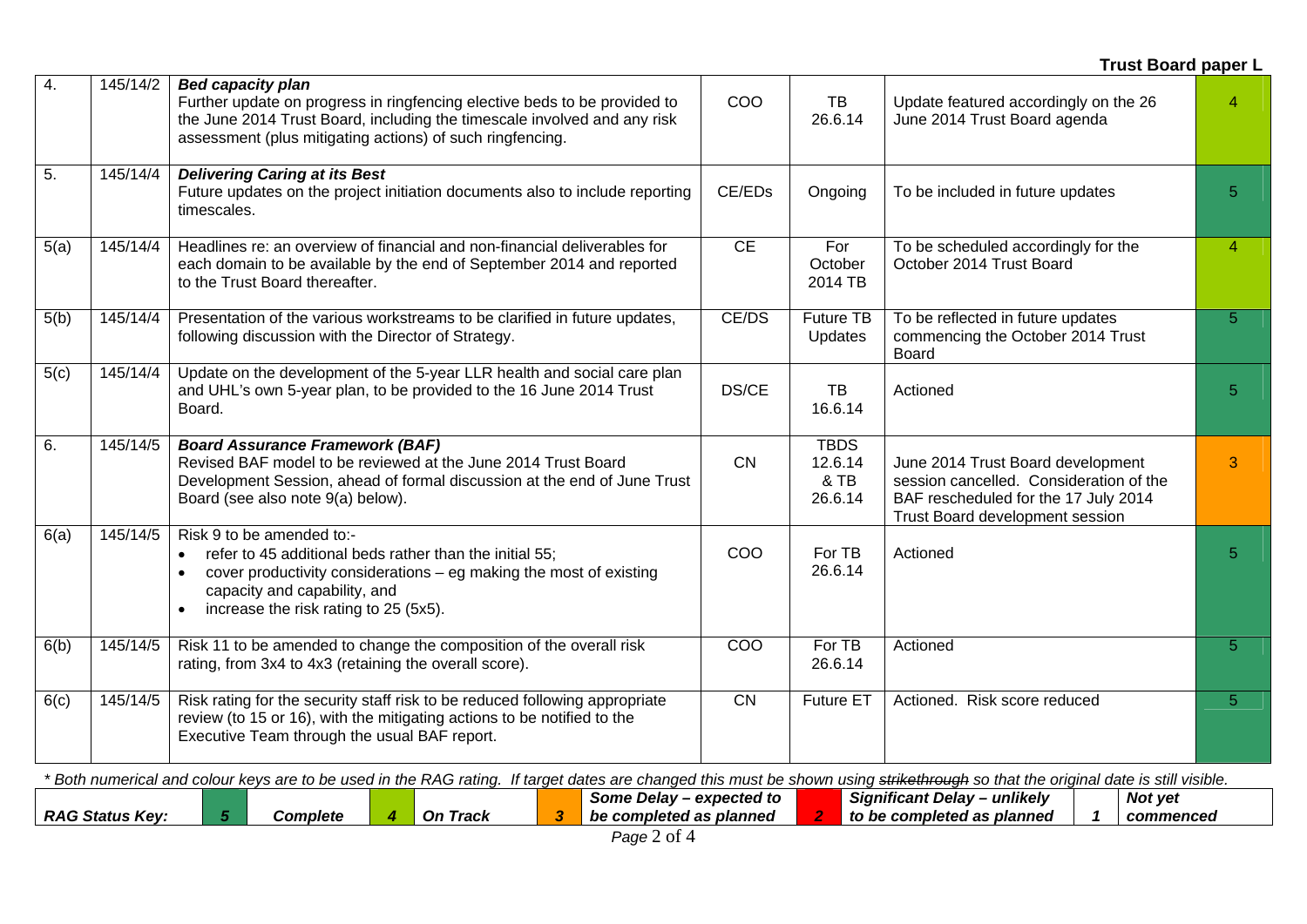**Trust Board paper L** 

| $\overline{7}$ . | 146/14/1 | The Trust Board's congratulations be passed to the Renal, Respiratory<br>and Cardiac CMG for its response to the patient experience story shared<br>with the Board today.                                                      | $\overline{CN}$              | Immediate                                   | Actioned                                                               |   |
|------------------|----------|--------------------------------------------------------------------------------------------------------------------------------------------------------------------------------------------------------------------------------|------------------------------|---------------------------------------------|------------------------------------------------------------------------|---|
| 8.               | 147/14   | 2013-14 annual accounts to be approved by the Trust Board as presented,<br>and all relevant statements/certificates/letters to be signed by the<br>appropriate officers.                                                       | <b>IDFS/CE</b>               | Immediate                                   | Actioned                                                               | 5 |
| 9.               | 148/14/1 | Emergency care performance and ED review - update<br>Further update in 1 month's time to include details of traction achieved on<br>the required changes, and on measures to ensure appropriate ownership<br>of those changes. | COO                          | TB<br>26.6.14                               | Update featured accordingly on the 26<br>June 2014 Trust Board agenda  | Z |
| 10.              | 148/14/2 | Month 1 quality and performance report<br>May 2014 QAC report on the triangulation of patient feedback to be<br>circulated to Trust Board members for information.                                                             | <b>STA</b>                   | By 26.6.14                                  | Actioned                                                               | 5 |
| 10(a)            | 148/14/2 | May 2014 Finance and Performance Committee discussions on<br>Consultant recruitment difficulties (ENT) to be fed in to the Trust Board's<br>June 2014 review of the Board Assurance Framework (see above).                     | CN/MD/<br>DHR/<br><b>ALL</b> | <b>TBDS</b><br>12.6.14                      | June 2014 Trust Board development<br>session cancelled                 | 3 |
| 10(b)            | 148/14/2 | In light of links to RTT performance, improvements to theatres utilisation<br>and productivity to be monitored through the cross-cutting CIP report being<br>provided to the June 2014 Finance and Performance Committee.      | COO                          | <b>FPC</b><br>25.6.614                      | Report scheduled for 25 June 2014<br>Finance and Performance Committee | Δ |
| 11.              | 148/14/3 | Any outstanding issues from the 'hard truths' nurse staffing report (paper<br>V) to be covered at the June 2014 Trust Board.                                                                                                   | $\overline{CN}$              | $\overline{TB}$<br>26.6.14 (if<br>required) | Featured on the 26 June 2014 Trust Board<br>agenda accordingly.        | 4 |
| 12.              | 148/14/4 | Revised 2014-15 capital plan to be approved (and progressed accordingly)<br>as presented.                                                                                                                                      | <b>IDFS</b>                  | Immediate                                   | Actioned                                                               | 5 |
| 13.              | 148/14/5 | Authority be delegated to the Director of Corporate and Legal Affairs to<br>submit the NHS Trust oversight self certification returns to the NTDA by 30<br>May 2014 as required (last working day).                            | <b>DCLA</b>                  | By 30.5.14                                  | Actioned                                                               | 5 |

*\* Both numerical and colour keys are to be used in the RAG rating. If target dates are changed this must be shown using strikethrough so that the original date is still visible.* 

|                             |          |             | Some<br>– expected to<br>Delav    | unlikely<br><b>Significant</b><br>Delav | Not yet   |
|-----------------------------|----------|-------------|-----------------------------------|-----------------------------------------|-----------|
| <b>RAG Status</b><br>. Kev: | Complete | On<br>Track | completed as planned<br><b>DE</b> | : planned<br>ecompleted as !<br>to be   | commenced |